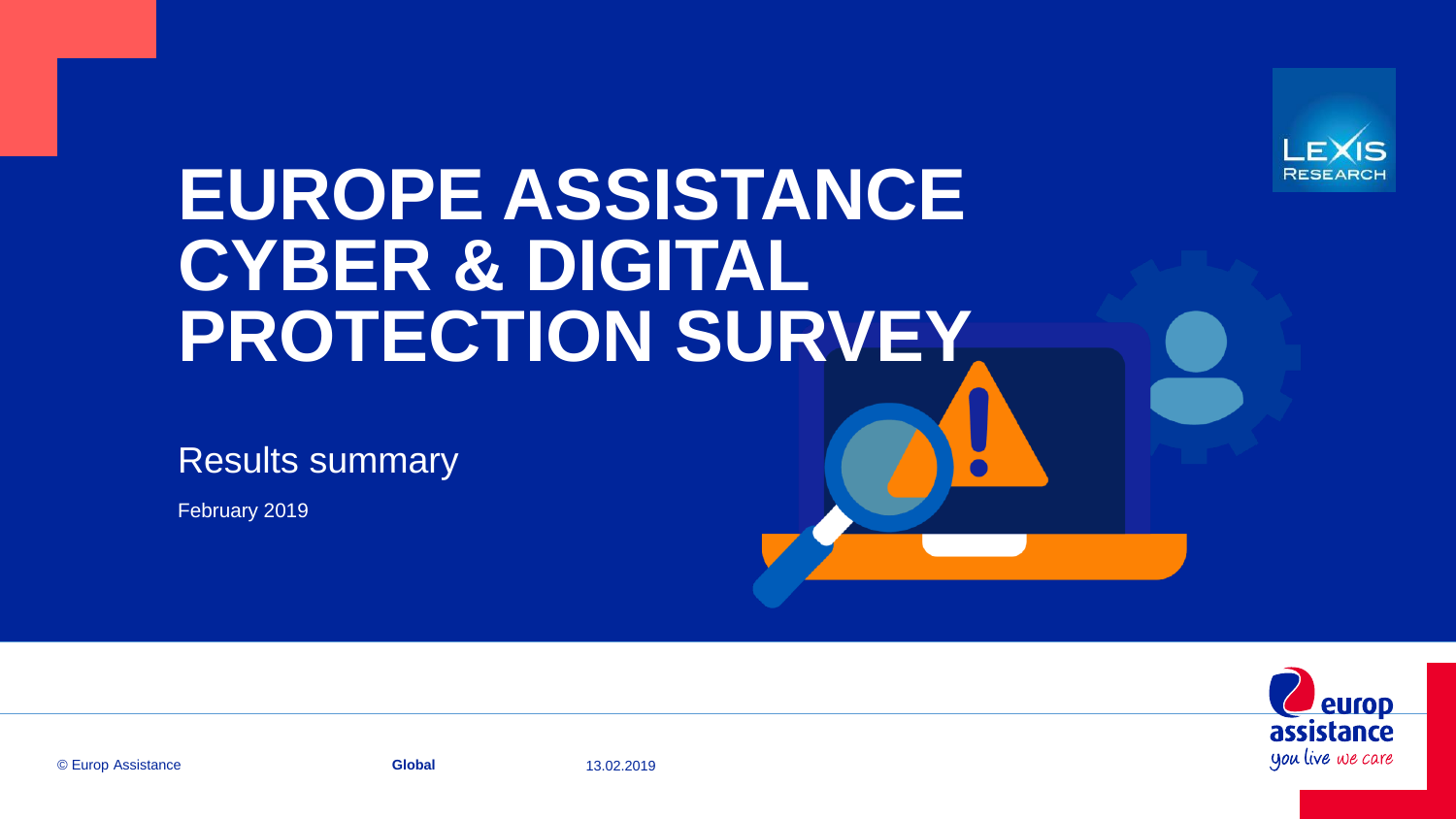# **Research scope & methodology**



## **9 countries investigated**

**USA, ITALY, FRANCE, SPAIN, SWITZERLAND, AUSTRIA, HUNGARY, CZECH REPUBLIC and ROMANIA**





**800 consumers (25-75 y.o.) surveyed per country**



**Online questionnaire – 40 questions (~15 min.)**



**Field study conducted in December 2018**

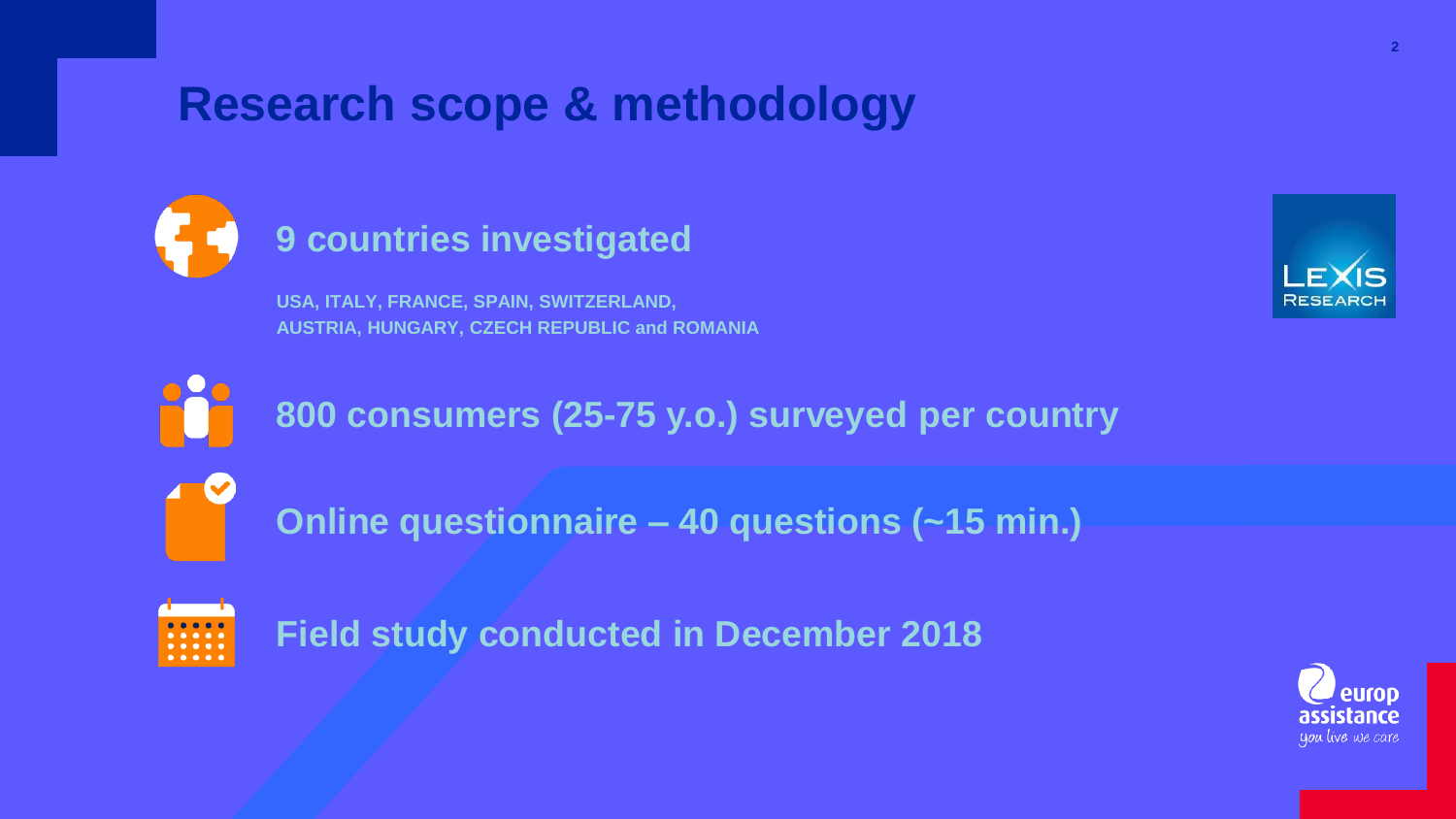## **Content**



- **2. WORRIES CONCERNING ONLINE ACTIVITIES**
- **3. PROTECTION STRATEGIES**
- **4. INTEREST FOR IDENTITY PROTECTION SOLUTIONS**

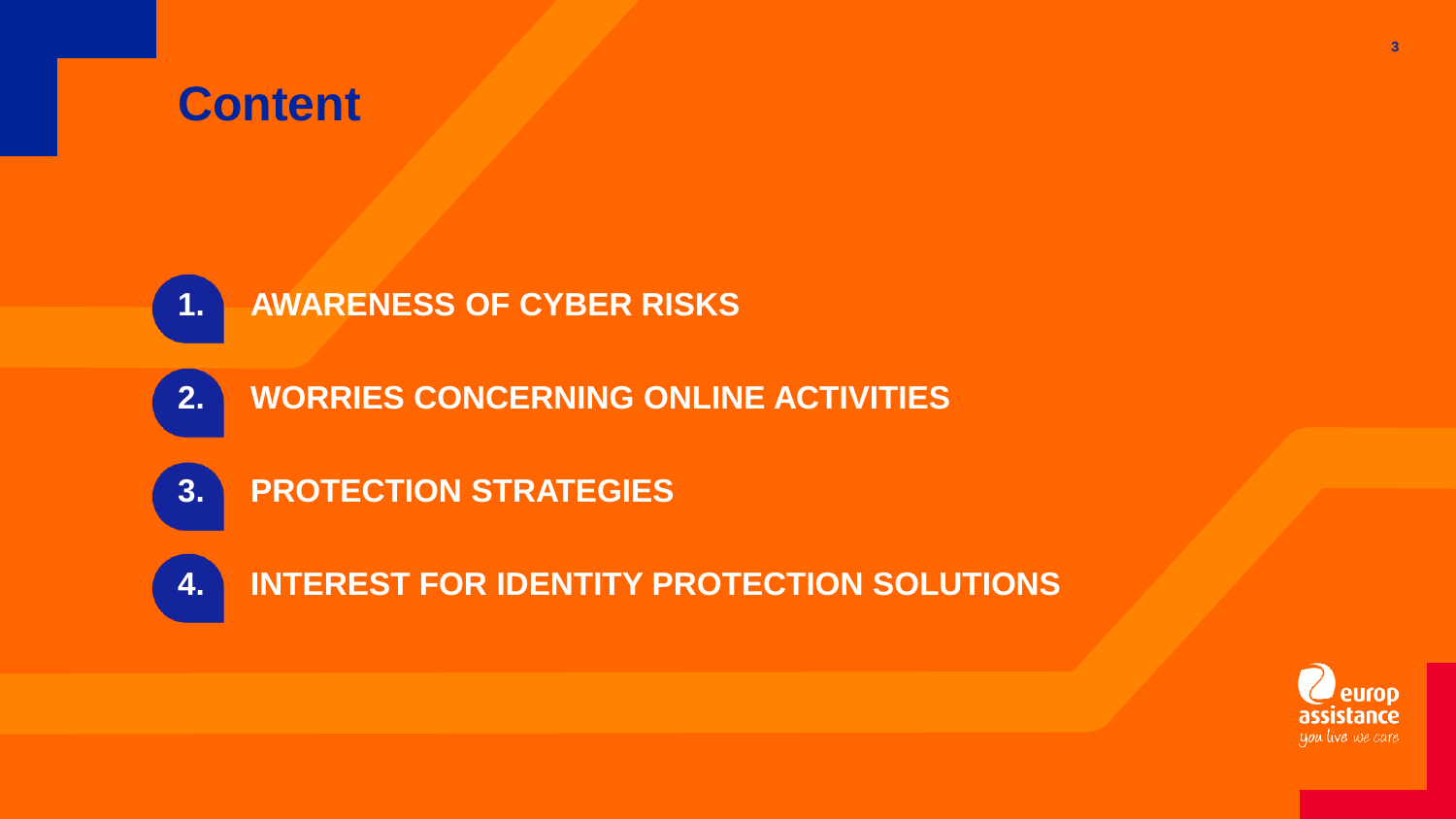# **Cybercrime is growing**





Attack which happened in the past 12 months

26% people who know someone who's been victim of a cybercrime



**37% Suspicious** email



**30%**  Credit card info theft



**26%**  Virus / malware



**22%**  ID theft



Consider a cyber attack as very stressful

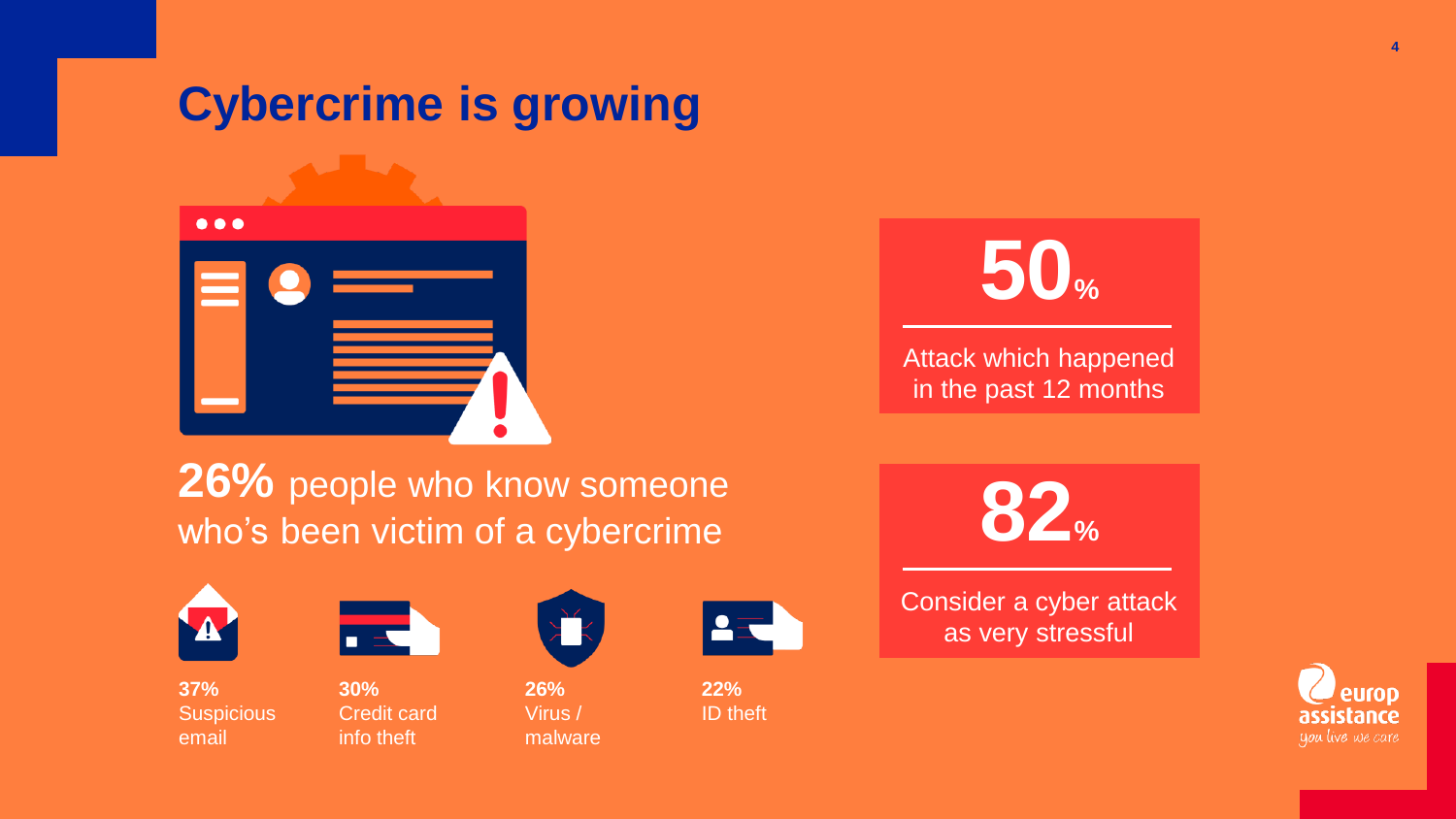### **People tend to be quite familiar with major cyber risks**



Mean on a 0-10 scale (0:=Not at all familiar; 10=Very familiar)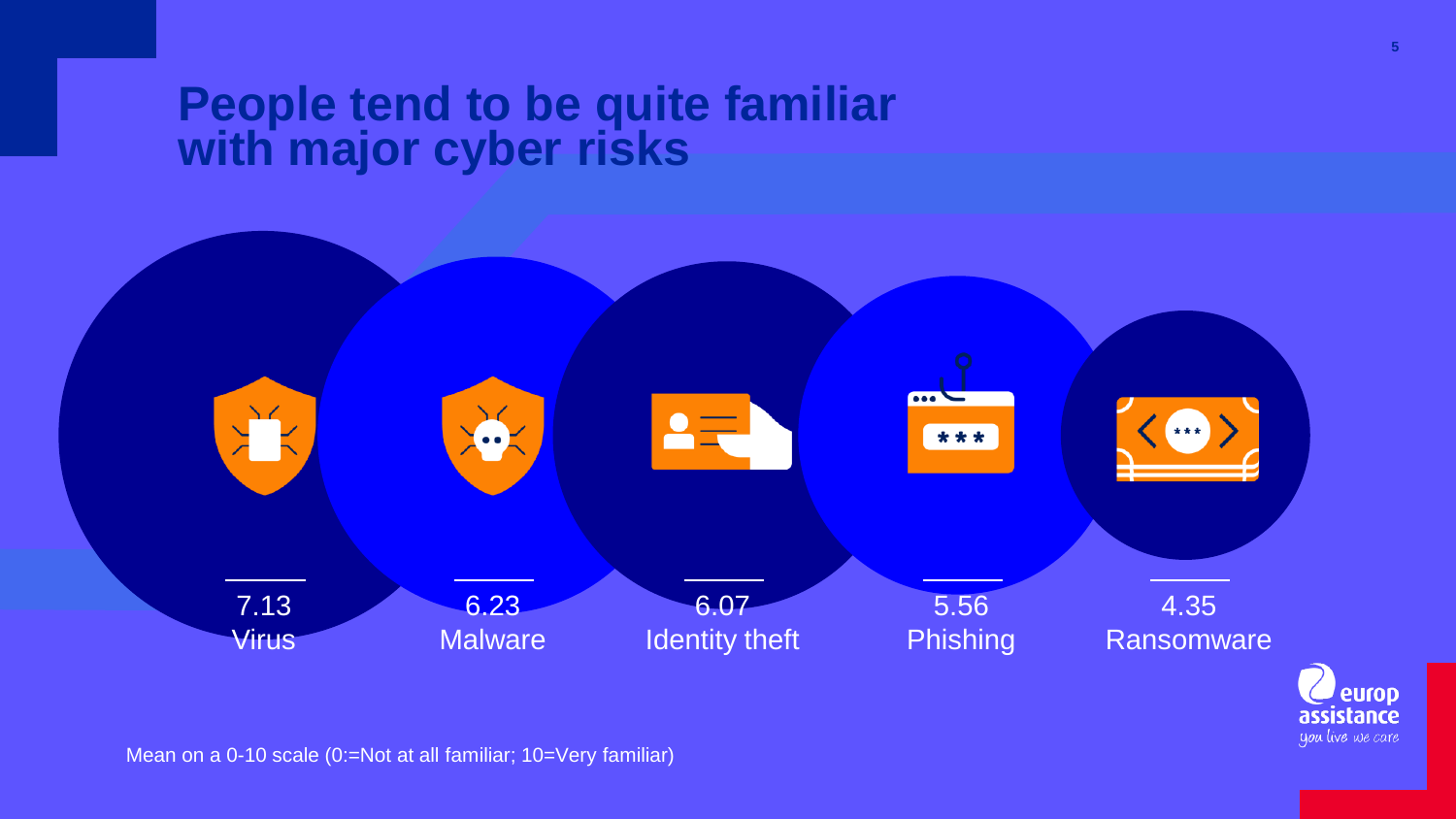## **Awareness of cyber protection solutions is still limited (apart from the US)**

% or respondents aware of any cyber protection solution

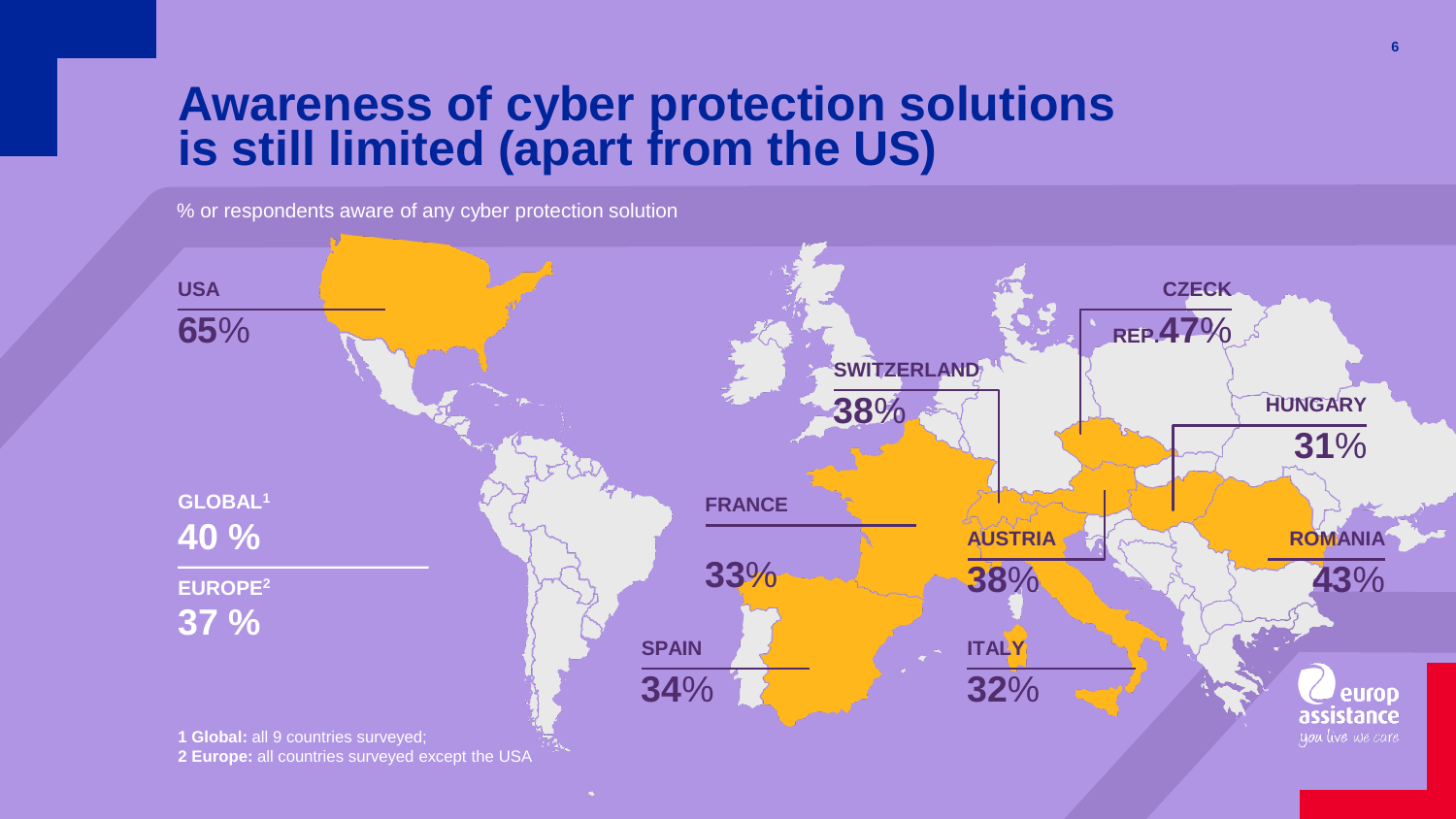### **Worries regarding online activities are however significant**



Mean on a 0-10 scale (0:=Not at all familiar; 10=Very familiar)

euron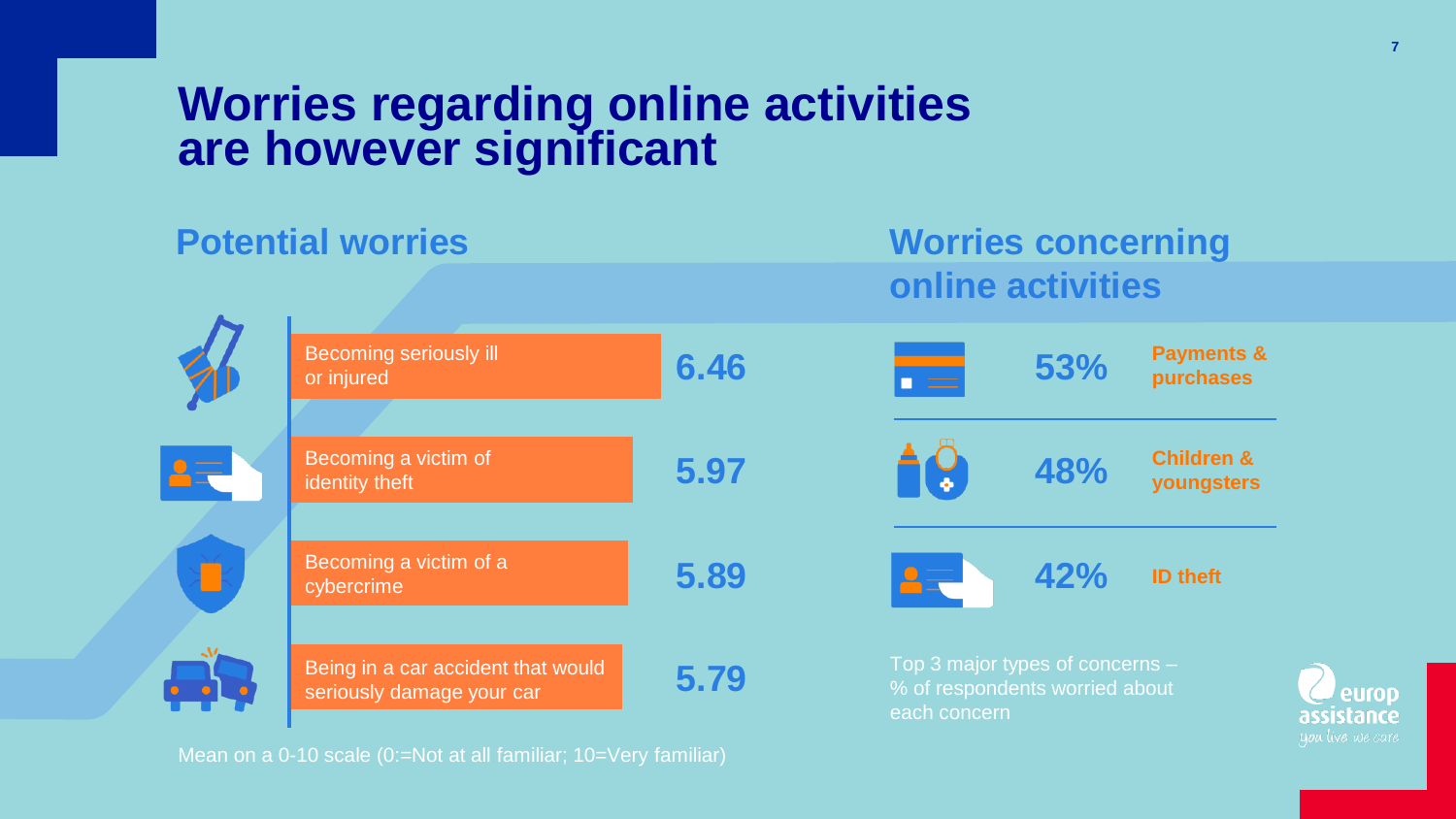### **People feel unsecure about the data they share online**



Don't feel they have control over what information people can access about themselves online

#### Feel very exposed to cybercrime & ID theft

### **Exposure to cybercrime & ID theft**

% of respondents feeling exposed for…

**38%** My children

**31%** My elderly parents



**31**%

Consider themselves likely to being victim of cyber attack



**38%** Myself

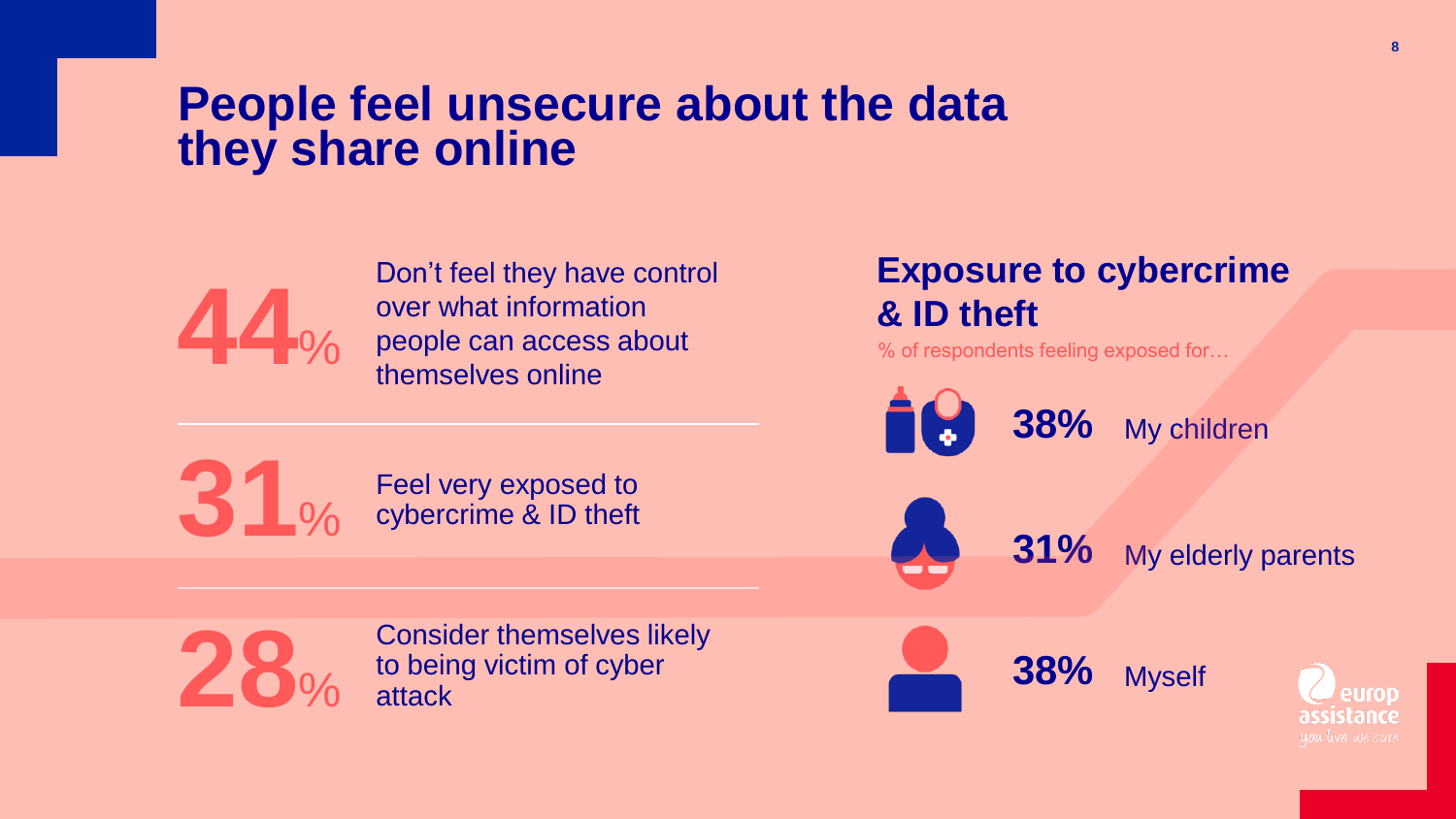### **Cybercrime has now become a global concern**

% or respondents worried about cybercrime



**2 Europe:** all countries surveyed except the USA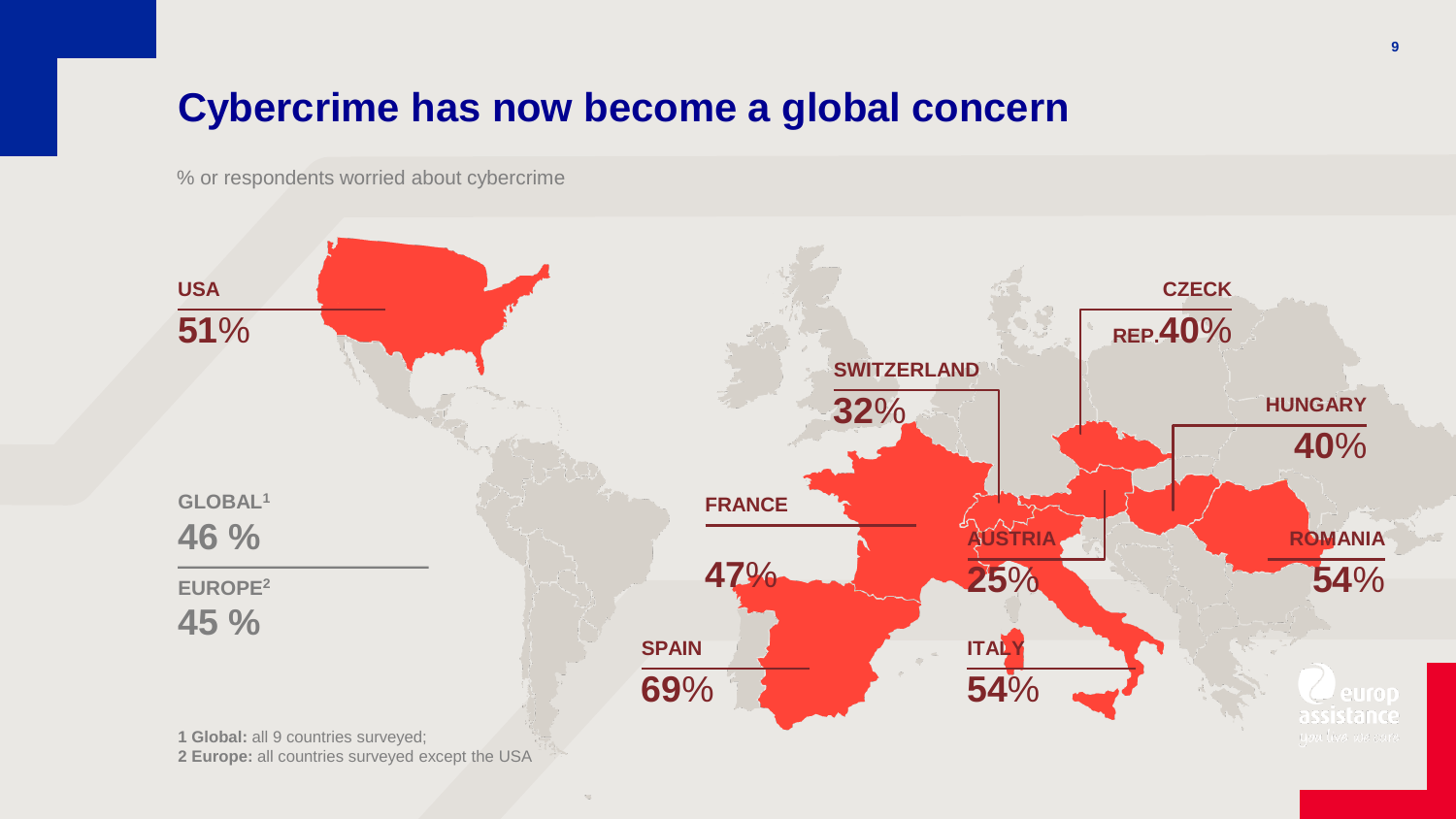### **People's protection means are not sufficient**

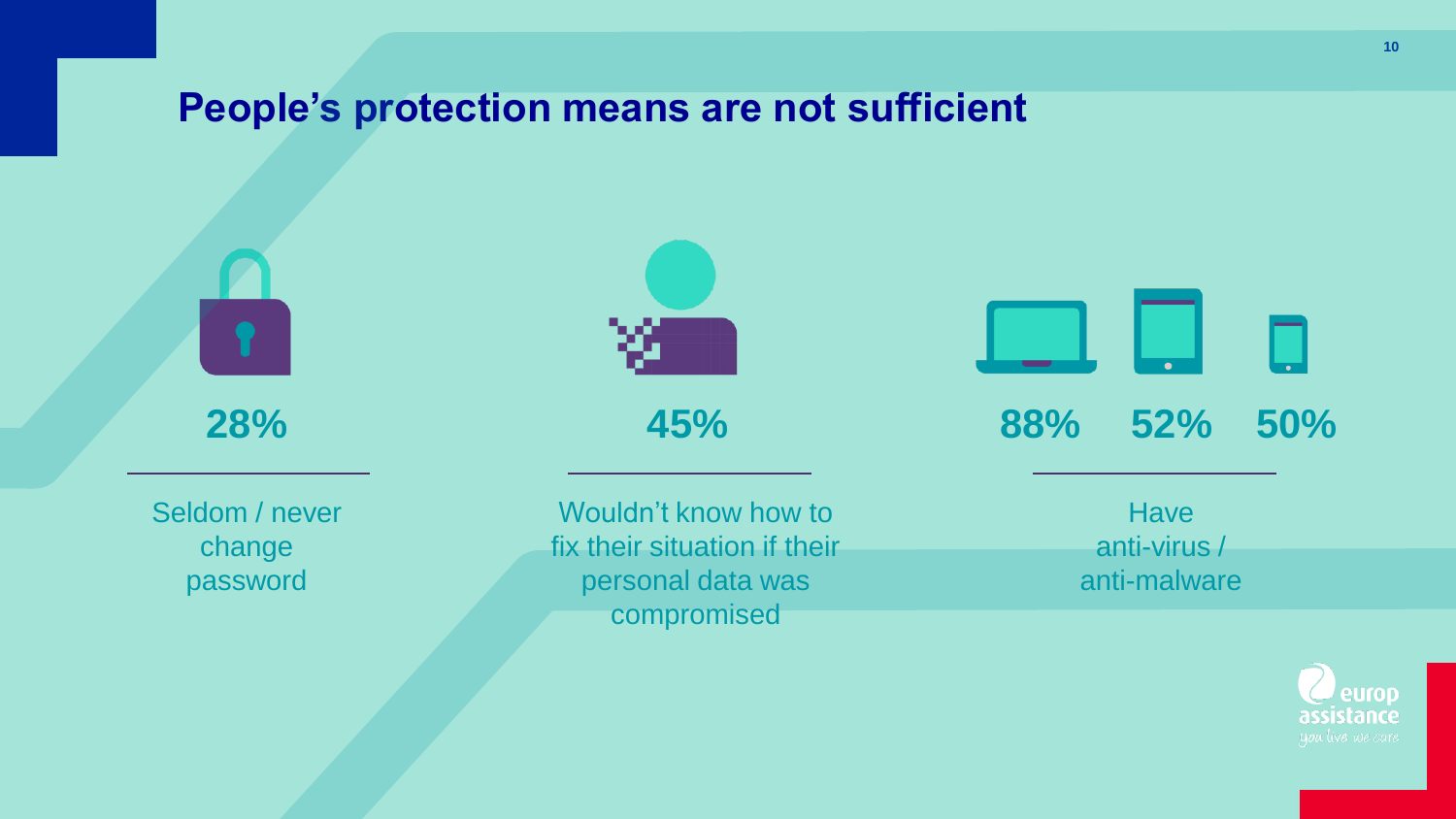### **People show strong interest for Cyber and Digital Protection Service**



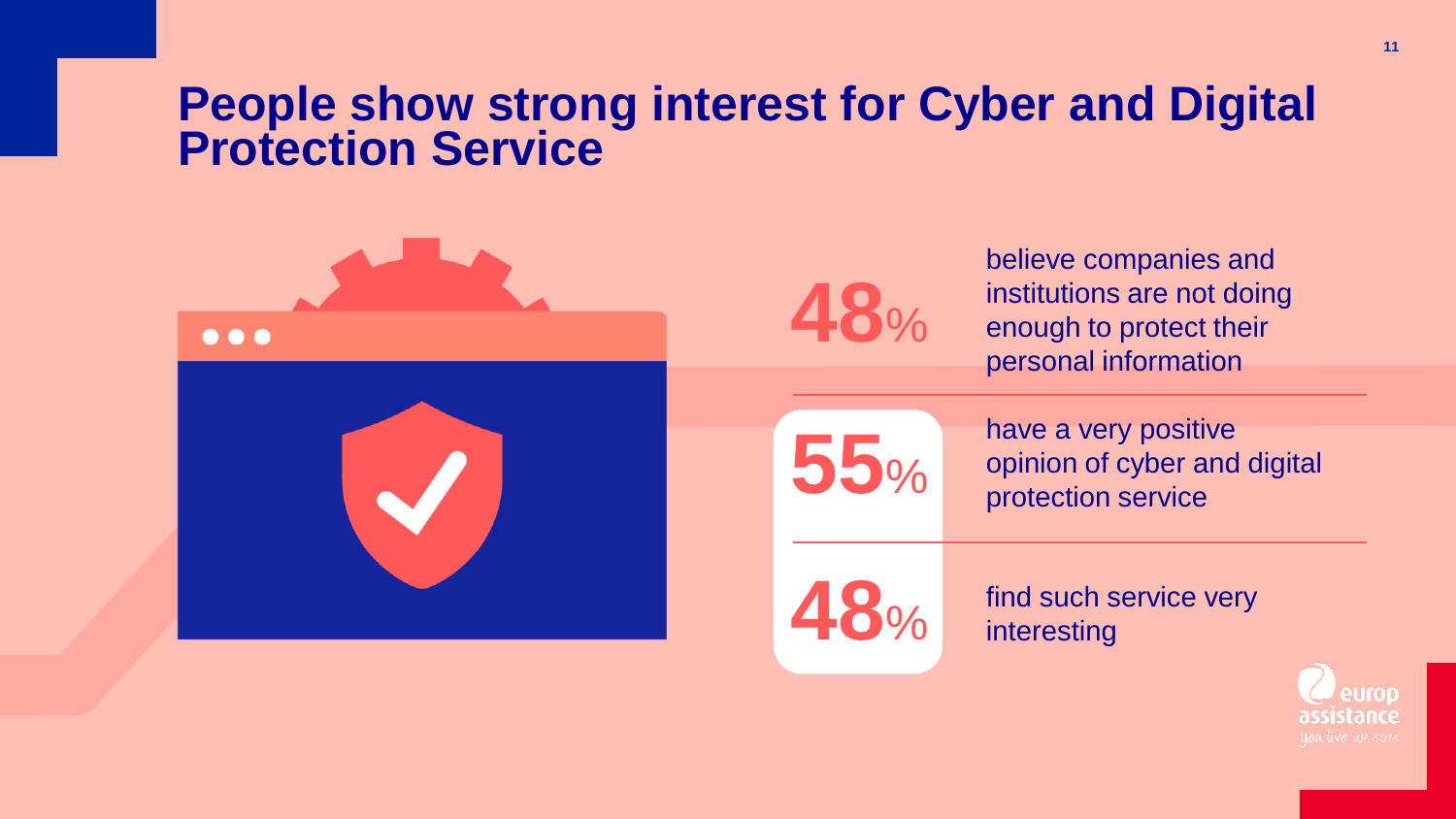### **Alerting & 24/7 assistances are preferred features of the service**



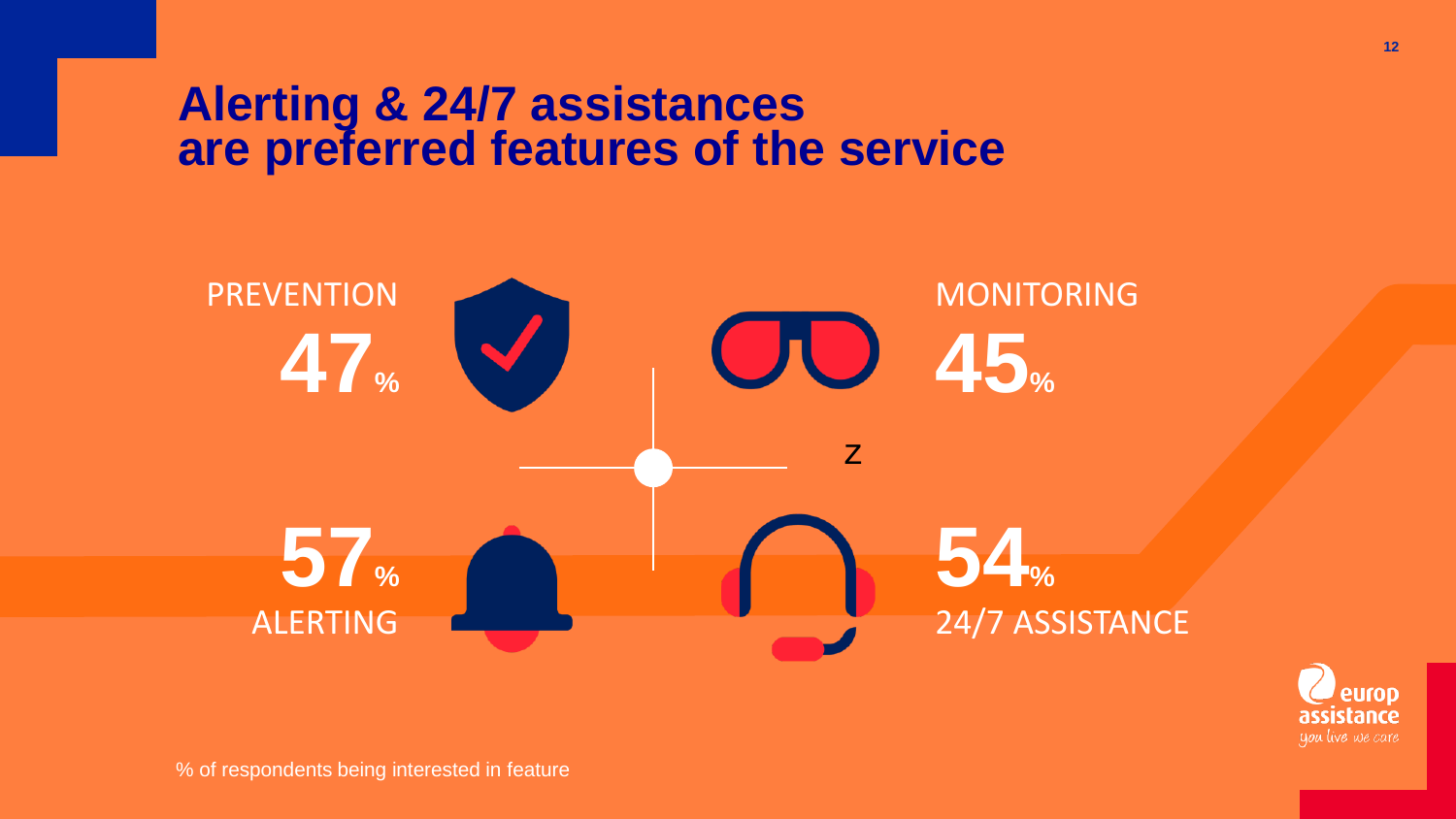# **Intention to buy the service is quite high**

After reading the full description of the service *– compared results from 2017 survey for France, Spain & Italy*

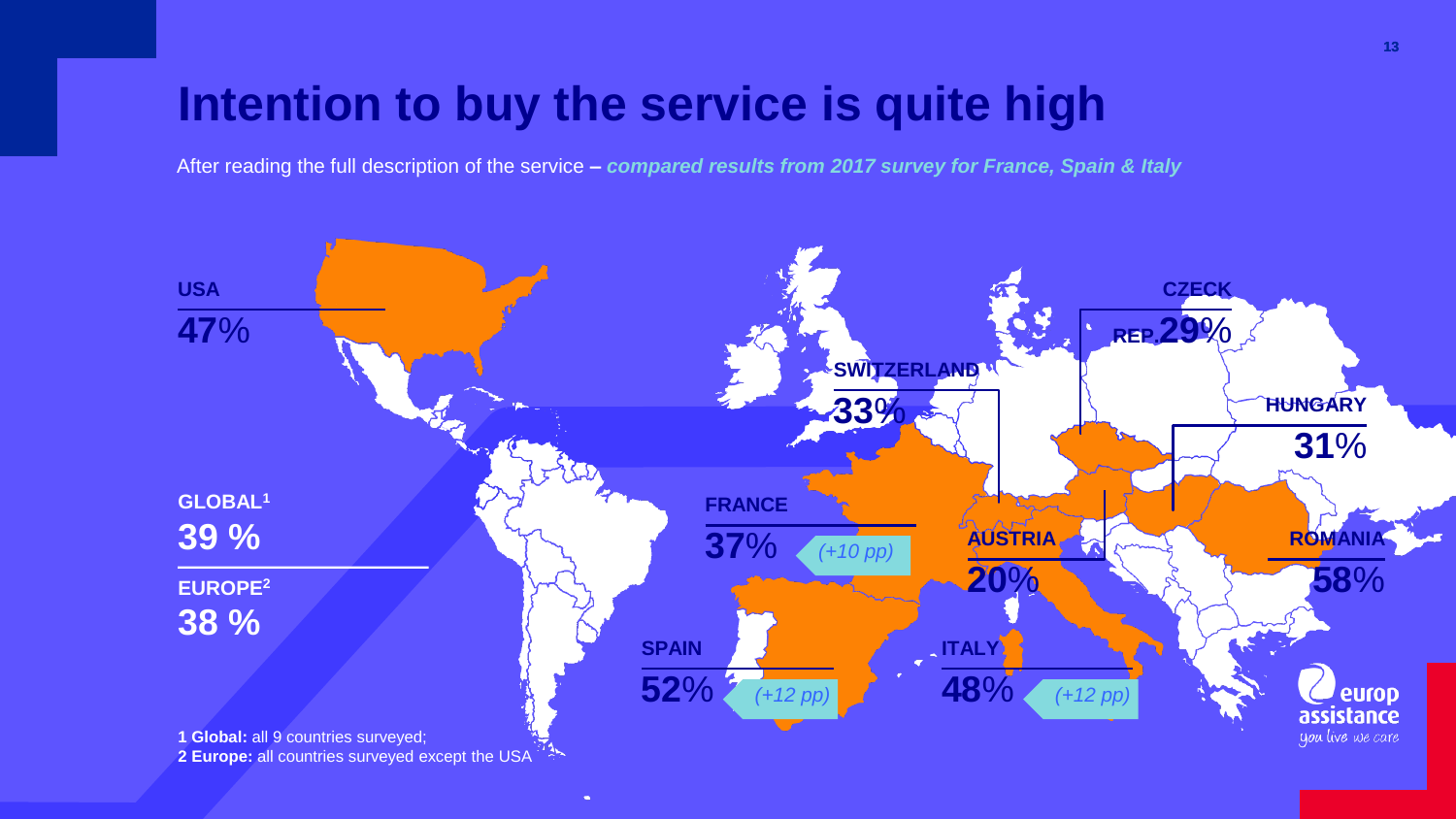## **Financial institutions are credible partners to provide Cyber and Digital Protection Service**



**67%** consider financial institutions credible to distribute a cyber & digital protection service



**Willingness to pay for the service**



Less than 5€/month

Between 5€ & 10€/month

Between 10€ & 15€/month



% of respondents considering company or institution as credible to offer the service